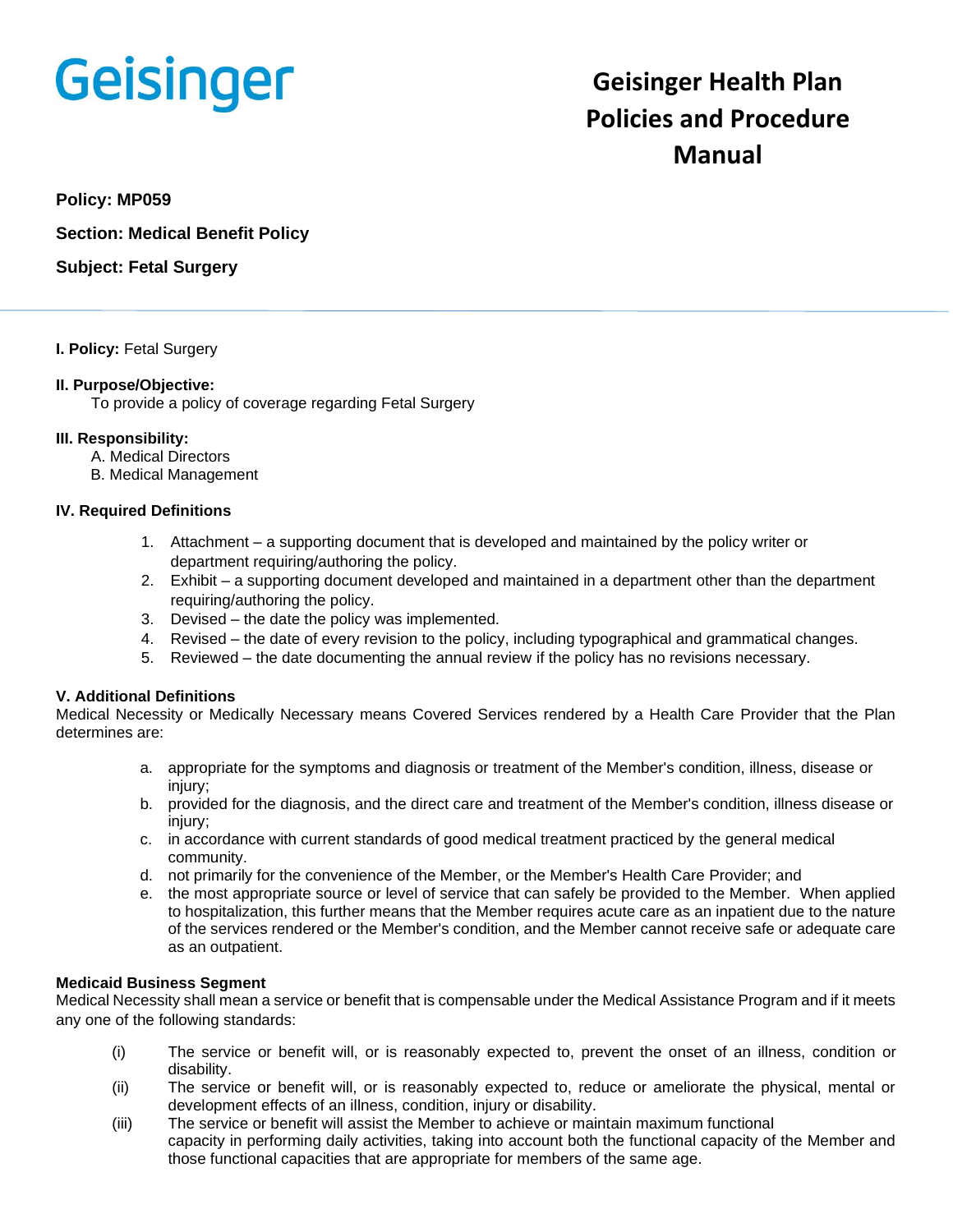#### **DESCRIPTION:**

Fetal surgery involves opening the uterus (either by traditional cesarean surgical incision or through single or multiple fetoscopic port incisions), surgically correcting a fetal abnormality, then returning the fetus to the uterus and closing the uterus.

# **INDICATIONS: REQUIRES PRIOR MEDICAL DIRECTOR OR DESIGNEE AUTHORIZATION**

The Plan will cover fetal surgery for the following indications:

- Congenital cystic adenomatoid malformations
- Urinary tract obstruction
- **Hydronephrosis**
- Acardiac twins
- High risk sacrococcygeal teratomas (SCT)
- Twin reversed arterial perfusion
- Myelomeningocele repair
- Fetal cord ligation for twin to twin transfusion\*
	- \*only in the event of 100% predicted infant mortality without intervention

# **LIMITATIONS:**

Requests for in utero fetal surgery for indications not listed in this policy will be reviewed on a per-case basis, utilizing current published peer-reviewed medical literature and assessments by currently contracted technology assessment vendors.

#### **EXCUSIONS**:

The Plan does **NOT** provide coverage for in utero stem cell transplantation and in utero gene therapy because it is considered to be **experimental, investigational or unproven**. There is insufficient evidence in the peer-reviewed published medical literature to establish the effectiveness of these procedures on health outcomes.

**Note: A complete description of the process by which a given technology or service is evaluated and determined to be experimental, investigational or unproven is outlined in MP 15 - Experimental Investigational or Unproven Services or Treatment.** 

#### **CODING ASSOCIATED WITH:** Fetal surgery

*The following codes are included below for informational purposes and may not be all inclusive. Inclusion of a procedure or device code(s) does not constitute or imply coverage nor does it imply or guarantee provider reimbursement. Coverage is determined by the member specific benefit plan document and any applicable laws regarding coverage of specific services. Please note that per Medicare coverage rules, only specific CPT/HCPCS Codes may be covered for the Medicare Business Segment. Please consult the CMS website at www.cms.gov or the local Medicare Administrative Carrier (MAC) for more information on Medicare coverage and coding requirements*

- 59072 Fetal umbilical cord occlusion, including ultrasound guidance
- 59074 Fetal fluid drainage (e.g., vesicocentesis, thoracocentesis, paracentesis), including ultrasound guidance
- 59076 Fetal shunt placement, including ultrasound guidance
- S2400 Repair, congenital diaphragmatic hernia in the fetus using temporary tracheal occlusion, procedure performed in utero
- S2401 Repair, urinary tract obstruction in the fetus, procedure performed in utero
- S2402 Repair, congenital cystic adenomatoid malformation in the fetus, procedure performed in utero
- S2403 Repair, extralobar pulmonary sequestration in the fetus, performed in utero
- S2404 Repair, myelomeningocele in the fetus, procedure performed in utero
- S2405 Repair of sacrococcygeal teratoma in the fetus, procedure performed in utero
- S2409 Repair, congenital malformation of fetus, procedure performed in utero, not otherwise classified
- S2411 Fetoscopic laser therapy for treatment of twin-to-twin transfusion syndrome

Current Procedural Terminology (CPT®) © American Medical Association: Chicago, IL

#### **LINE OF BUSINESS:**

**Eligibility and contract specific benefits, limitations and/or exclusions will apply. Coverage statements found in the line of business specific benefit document will supersede this policy. For Medicare, applicable LCD's and NCD's will supercede this policy. For PA Medicaid Business segment, this policy applies as written.**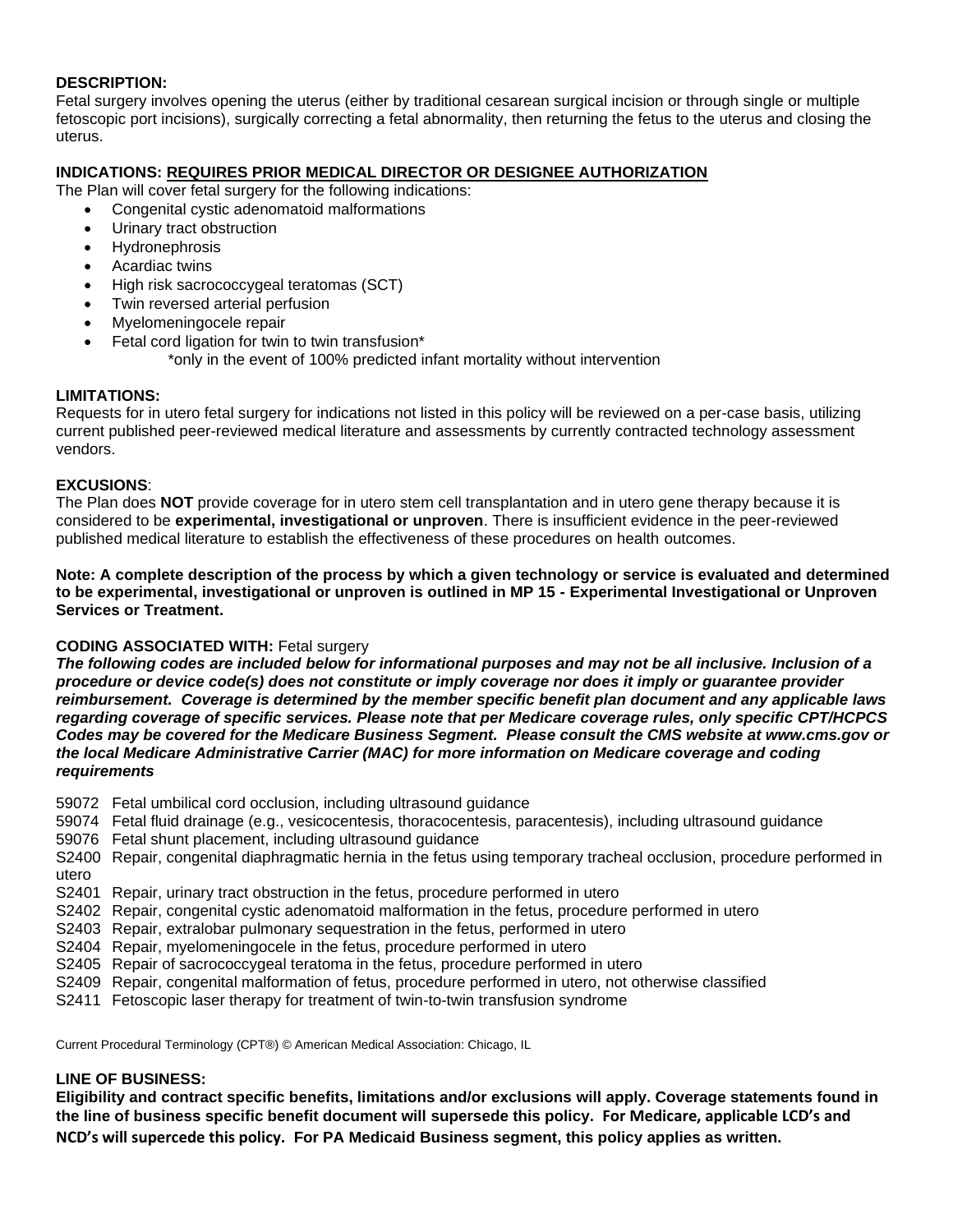#### **REFERENCES:**

Dommergues M, Louis-Sylvestre C, et.al., "Congenital Adenomatoid Malformation of the Lung: When is Active Fetal Therapy Indicated?", *American Journal of Obstetrics & Gynecology*, 177(4):953-958, Oct 1997.

Adzick NS, Harrison MR, et.al., "Fetal Lung Lesions: Management and Outcome", *American Journal of Obstetrics & Gynecology*, 179(4(:884-889, Oct 1998.

Adzick NS, Harrison MR, et. al., "Open Fetal Surgery for Congenital Cystic Adenomatoid Malformation of the Lung", *American Journal of Obstetrics and Gynecology*, 178(1S)Supplement:28S, Jan 1998.

Alexander JM, Ramus R, Cox S, Gilstrap LC, "Outcome of Twin Gestations With a Single Anomalous Fetus", *American Journal of Obstetrics & Gynecology*, 177(4):849-852, Oct 1997.

Crombleholme TM, Robertson F, Marx G, Yarnell R, D'Alton ME, "Fetoscopic Cord Ligation to Prevent Neurological Injury in Monozygous Twins", *Lancet*, 348(9021):191, July 20, 1996.

Gloor JM, "Management of Prenatally Detected Fetal Hydronephrosis", *Mayo Clinic Proceedings*, 70(2):145-152, Feb 1995.

Allen MH, Garabelis NS, Bornick PW, Quintero RA, "Minimally Invasive Treatment of Twin-to-Twin Transfusion Syndrome, *AORN Journal*, 71(4):795-796, 801-812, 815-818, Apr 2000.

Geisinger Technical Assessment Committee, Fetal Surgery, Oct 14, 1998, Jan 13, 1999, April 14, 1999.

Hartmann, Katherine E. MD, PhD; McPheeters, Melissa L. PhD, MPH; et al. "Evidence to Inform Decisions About Maternal–Fetal Surgery: Technical Brief" Obstetrics & Gynecology 117(5) 1191-1204 May, 2011

Uptodate. Sacrococcygeal germ cell tumors. Updated Feb. 21, 2014. [http://www.uptodate.com/contents/sacrococcygeal-germ](http://www.uptodate.com/contents/sacrococcygeal-germ-cell-tumors)[cell-tumors](http://www.uptodate.com/contents/sacrococcygeal-germ-cell-tumors)

Walsh WF, Chescheir NC, Gillam-Krakauer M et al. Maternal-fetal surgical procedures. Comparative Effectiveness Technical Briefs, No. 5. Rockville (MD): Agency for Healthcare Research and Quality (US) 2011 Apr. Report No. 10(11)- EHC059-EF. Available online at: [http://www.ncbi.nlm.nih.gov/books/NBK54520/pdf/TOC.pdf.](http://www.ncbi.nlm.nih.gov/books/NBK54520/pdf/TOC.pdf)

Araujo Junior E, Tonni G, Chung M, et al. Perinatal outcomes and intrauterine complications following fetal intervention for congenital heart disease: Systematic review and meta-analysis of observational studies. Ultrasound Obstet Gynecol. 2016 Jan 22

Holland MG, Mastrobattista JM, Lucas MJ. Diagnosis and management of twin reversed arterial perfusion (TRAP) sequence. UpToDate. Waltham, MA: UpToDate

Moise KJ, Jr., Johnson A. Management of twin-twin transfusion syndrome. UpToDate. Waltham, MA: UpToDate.

Adzick NS, Thom EA, Spong CY, et al. A randomized trial of prenatal versus postnatal repair of myelomeningocele. N Engl J Med. 2011;364(11):993-1004.

Committee on Obstetric Practice, Society for Maternal–Fetal Medicine. Committee Opinion No. 720: Maternal-Fetal Surgery for Myelomeningocele. Obstet Gynecol. 2017 Sep;130(3):e164-e167.

Committee on Practice Bulletins-Obstetrics. Practice Bulletin No. 187: Neural Tube Defects. Obstet Gynecol. 2017 Dec;130(6):e279-e290.

Hayes, Inc. Directory. In utero fetal surgery for myelomeningocele. July 23, 2018.

Farmer DL, Thom EA, Brock JW 3rd, et al. The Management of Myelomeningocele Study: full cohort 30-month pediatric outcomes. Am J Obstet Gynecol. 2018; 218(2):256.e1-256.e13.

Kabagambe SK, Jensen GW, Chen YJ, et al. Fetal surgery for myelomeningocele: a systematic review and metaanalysis of outcomes in fetoscopic versus open repair. Fetal Diagn Ther. 2018;43(3):161-174

Witlox R, S, G, M, Lopriore E, Rijken M, et al: Long-term neurodevelopmental and respiratory outcome after intrauterine therapy for fetal thoracic abnormalities. Fetal Diagn Ther 2019;45:162-16